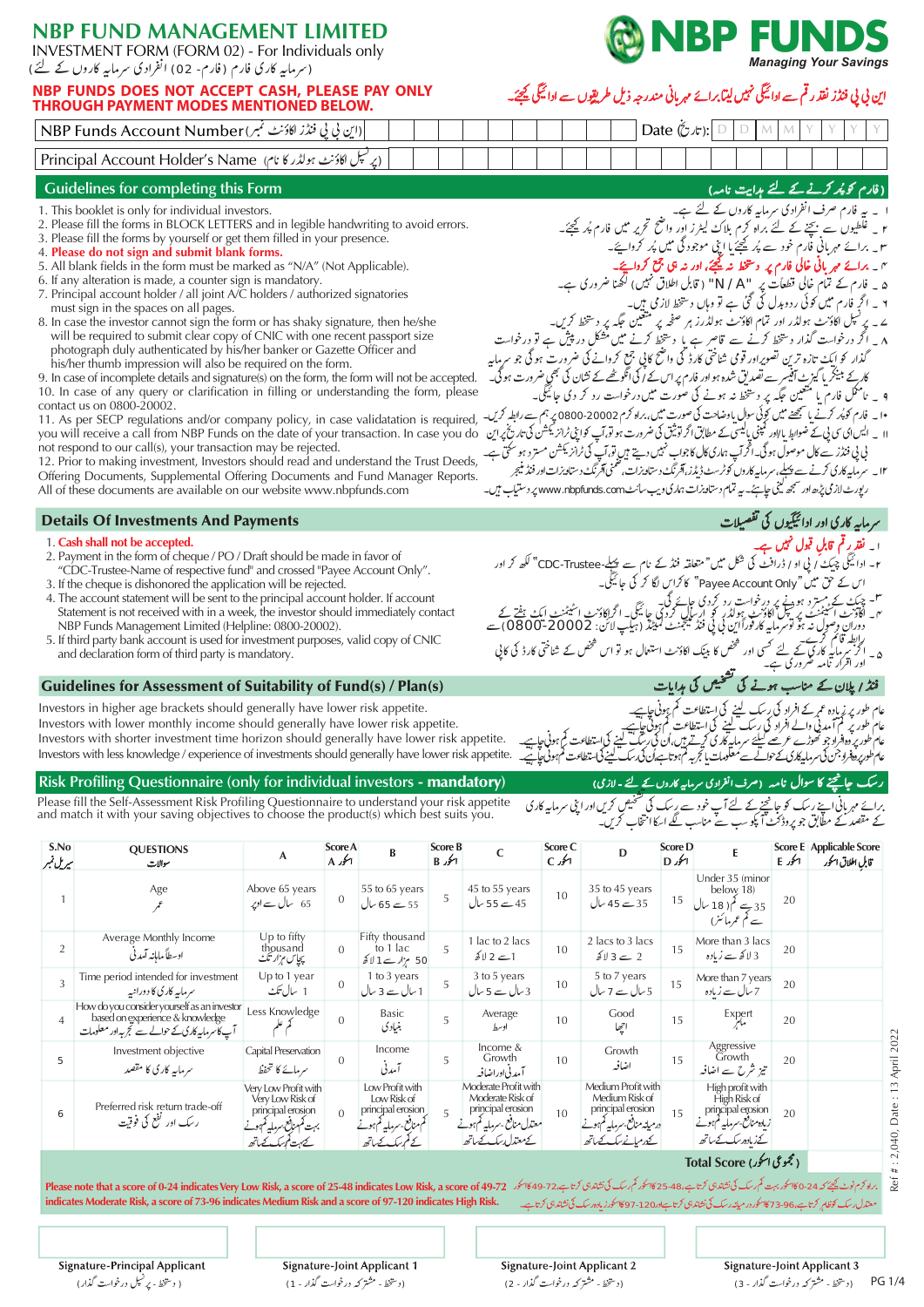|                                                | (این ٹی ٹی فنڈز اکاؤنٹ نمبر/ NBP Funds Account Number                                                                                                                                                                                                                        |                                                                                                                                                                                                                                               |                                                              |                                                                 |              |
|------------------------------------------------|------------------------------------------------------------------------------------------------------------------------------------------------------------------------------------------------------------------------------------------------------------------------------|-----------------------------------------------------------------------------------------------------------------------------------------------------------------------------------------------------------------------------------------------|--------------------------------------------------------------|-----------------------------------------------------------------|--------------|
| Risk Profile Category<br>دسک پروفائل کی کیشیری | <b>Fund Names</b><br>فڈکے نام                                                                                                                                                                                                                                                |                                                                                                                                                                                                                                               | <b>Stock Market</b><br> <br>  اسٹاکٹ مارکیٹ جیمل سرمایہ کاری | Risk Of Principal Erosion Total Score<br>سرمانیہ کم ہونے کا رسک | مجموعی اسکور |
| Very Low                                       | NBP Money Market Fund (NMMF)                                                                                                                                                                                                                                                 | این ٹی پی منی ما رکیٹ فنڈ                                                                                                                                                                                                                     | No                                                           | Principal at<br>very low risk                                   | $0 - 24$     |
| (بہت کم)                                       | این ٹی ٹی گور نمنٹ سیکیور ٹیز لیکو یڈ فنڈ (NGSLF) NBP Government Securities Liquid Fund                                                                                                                                                                                      |                                                                                                                                                                                                                                               | (مُیں)                                                       | سرمائیہ بہت                                                     |              |
| Low<br>(کم)                                    | NBP Islamic Daily Dividend Fund (NIDDF)<br>NBP Islamic Money Market Fund (NIMMF)                                                                                                                                                                                             | <u>این کی کی اسلامک ڈیلی ڈیو یڈینڈ فنڈ</u><br>این ٹی ٹی اسلامک منی مار کیٹ فنڈ                                                                                                                                                                | No<br>(کتیں)                                                 | Principal<br>at low <sub>risk</sub><br>ِ ماسہ                   | 25-48        |
| Moderate<br>(مىتدل)                            | NBP Islamic Savings Fund (NBP-ISF)<br>NBP Riba Free Savings Fund (NRFSF)<br>NBP Savings Fund (NBP-SF)<br>NBP Mahana Amdani Fund (NMAF)                                                                                                                                       | این ٹی پی اسلامک سیونگز فنڈ<br>این نی تی رِ با فری سیونگز فنڈ<br>این نی تی سیو نگز فنڈ<br>اين ئي ئي ما ہا نہ اتمد ئي فنڈ                                                                                                                      | No<br>(کتیں)                                                 | Principal<br>at moderate risk<br>سرمایہ معتدل رسک پر            | 49-72        |
| Medium<br>(درمیانه)                            | NBP Islamic Mahana Amdani Fund (NIMAF)<br>NBP Government Securities Savings Fund (NGSSF)<br>NBP Islamic Income Fund (NBP-IIF)<br>NBP Income Opportunity Fund (NIOF)<br>NBP Financial Sector Income Fund (NFSIF)                                                              | این ٹی پی اسلامک ماہانہ آمدنی فنڈ<br>این نی پی گورنمنٹ سیکیورٹیز سیونگز فنڈ<br>این ٹی نی اسلامک انکم فنڈ<br>اين ئې ئي انگم اپر چونتينی فنڈ<br><sup> </sup> اين ني ني فنانشل سيڪر ائم فنڈ                                                      | No<br>(میں)                                                  | Principal<br>at medium risk<br>سرماہہ درمیانے رسک پر            | 73-96        |
|                                                | NBP Islamic Capital Preservation Plans (NICPP)                                                                                                                                                                                                                               | این نبی یی اسلامک گیبییٹل <i>پریز</i> رویشن پلانز                                                                                                                                                                                             | Yes $(\psi)$                                                 |                                                                 |              |
| High<br>(زیادہ)                                | NBP Balanced Fund (NBF)<br>NBP Islamic Sarmaya Izafa Fund (NISIF)<br>NBP Sarmaya Izafa Fund (NSIF)<br>NBP Islamic Regular Income Fund (NIRIF)<br>NBP Stock Fund (NSF)<br>NBP Islamic Stock Fund (NISF)<br>NBP Islamic Energy Fund (NIEF)<br>NBP Financial Sector Fund (NFSF) | این ٹی پی بیلنسڈ فنڈ<br>این ٹی ٹی اسلامک سرما یہ اضافہ فنڈ<br>این کی کی سرمایہ اضافہ فنڈ<br>این نبی ني اسلامک ريگولرا نکم فنڈ<br>این ٹی پی اسٹاک فنڈ<br>این ٹی نی اسلامک اسٹاک فنڈ<br>این ٹی پی اسلامک انرجی فنڈ<br>اين ني ٽي فنانشل سکٹر فنڈ | Yes<br>$(\cup \downarrow)$                                   | Principal<br>at high risk<br>سرمایه زیاده رسک پر                | 97-120       |

مندرجہ بالا ٹیبل مور نہ 2020 اور 22 اکتربر 2020 کےالیں ای سی کی سر کلر بالترتیب نمبر 2 اور The above table is in compliance with SECP Circular No. 2 and 32 of 2020 dated February<br>نمبر 32 کے تحت ہے جس میں وقا فوقا ترمیم کی

Fund(s) Selected By Investor & Investment Details

سرمایه کار کا مُتَحَب کردہ فنڈاور سرمایہ کاری کی تفصیلات مسلما و استخلاص استخلاص استخلاص استخلاص المسلم المسلم المسلم المسلم المسلم المسلم المسلم المسلم المسلم المسلم المسلم المسلم المسلم المسلم المسلم المسلم المسلم المسلم المسلم المسلم المسلم المسلم المسلم المسلم المسلم المسل

#### I/We would like to make the initial investment(s) as follows:

میں رہم ابتدائی سرمایہ کاری درج ذیل بیان کے مطابق کرنا جاہتا ہوں رجا جے ہیں:

|                                                                                                                                                                                                                               |                          | $\mathcal{L} = \{ \mathcal{L} \mathcal{L} \mathcal{L} \mathcal{L} \mathcal{L} \mathcal{L} \mathcal{L} \mathcal{L} \mathcal{L} \mathcal{L} \mathcal{L} \mathcal{L} \mathcal{L} \mathcal{L} \mathcal{L} \mathcal{L} \mathcal{L} \mathcal{L} \mathcal{L} \mathcal{L} \mathcal{L} \mathcal{L} \mathcal{L} \mathcal{L} \mathcal{L} \mathcal{L} \mathcal{L} \mathcal{L} \mathcal{L} \mathcal{L} \mathcal{L} \mathcal{L} \mathcal{L} \mathcal{L} \mathcal{L} \$ |
|-------------------------------------------------------------------------------------------------------------------------------------------------------------------------------------------------------------------------------|--------------------------|----------------------------------------------------------------------------------------------------------------------------------------------------------------------------------------------------------------------------------------------------------------------------------------------------------------------------------------------------------------------------------------------------------------------------------------------------------|
| Name of Fund (انٹرکا نام)                                                                                                                                                                                                     | Amount (Rs.) $(\lambda)$ | Amount in words (رقم لفظوں میں)                                                                                                                                                                                                                                                                                                                                                                                                                          |
|                                                                                                                                                                                                                               |                          |                                                                                                                                                                                                                                                                                                                                                                                                                                                          |
|                                                                                                                                                                                                                               |                          |                                                                                                                                                                                                                                                                                                                                                                                                                                                          |
|                                                                                                                                                                                                                               |                          |                                                                                                                                                                                                                                                                                                                                                                                                                                                          |
|                                                                                                                                                                                                                               |                          |                                                                                                                                                                                                                                                                                                                                                                                                                                                          |
| At Albert L. Mile and and the Property of the Contract of the Contract of the Contract of the Contract of the Contract of the Contract of the Contract of the Contract of the Contract of the Contract of the Contract of the |                          | .                                                                                                                                                                                                                                                                                                                                                                                                                                                        |

No NBP Funds staff / Representative or distributor is authorized to give investment advice, and the ultimate responsibility of the investment decision lies with the investor

کولنگ آف کا حق

#:2,040, Date: 13 April 2022

Ref

|                              |                      |                  |                                       |                                |                                               | ----                              |
|------------------------------|----------------------|------------------|---------------------------------------|--------------------------------|-----------------------------------------------|-----------------------------------|
| Name of Fund<br>(فنڈ کا نام) | Amount (Rs.)<br>- 71 |                  | Mode Of Payment<br>(ادائيكي كا طريقه) |                                | <b>Instrument Number</b><br>(انسٹر ومنٹ تمبر) | Bank & Branch<br>(بېنک اور برانچ) |
|                              |                      | Cheaue<br>(چیکٹ) | Pay Order<br>(بے آرڈر)                | Demand Draft<br>(ڈیمانڈ ڈرافٹ) |                                               |                                   |
|                              |                      | Cheaue<br>(چیک)  | Pav Order<br>(بے آرڈر)                | Demand Draft<br>(ڈیمانڈ ڈرافٹ) |                                               |                                   |
|                              |                      | Cheaue<br>(چیک)  | Pay Order<br>(بے آرڈر)                | Demand Draft<br>(ڈیمانڈ ڈرافٹ) |                                               |                                   |

### **Cooling Of Rights**

**Payment Details:** 

The unit holders have the right to obtain a refund of their first time investment (Cooling off) in a particular open end mutual fund; This right is available to individual unit holder only; The cooling off period shall comprise of three business days commencing from the date of issuance of initial Account Statement to the unit holder; The cooling off right shall be exercised by the unit holder upon written request (referred to the concerned clause of redemption) to NBP Funds with in the time specified in above mentioned point; The refund of every unit held by the unit holder pursuant to the exercise of a cooling off right should be an amount equal to NAV per unit applicable on the date the cooling off right is exercised which is payble within six business days from the receipt of written request; NBP Funds shall refund the Front end load (Sales Load) paid by the unit holder, however contingent load (Back end load) will be payable by the unit holder where applicable.

## یونٹ ہولڈر کو بہ حق حاصل ہے کہ وہ <sup>کس</sup>ی مخصوص اوین اینڈ میوچل فنڈ میں پہلی دفعہ کی گئی سرمایہ کاری کو واپس لے سکتا ہے؛ یہ حق صرف انفرادی یونٹ ہولڈر کو دستیاب ہے؛ابتدائی لکاؤنٹ اسٹیٹمنٹ جاری کرنے کے .<br>تین کاروباری دن کے اندر اندر، یونٹ ہولڈر کو کولنگ آف کا حق حاصل ہوگا۔ کولنگ آف کے حق کااستعمال یونٹ مس مدربات تات مسیحت میں ہے۔<br>ہولڈر تحریری درخواست (سرمایہ کاری واپس نکلوانے کا متعلقہ حوالہ دیتے ہوئے)این بی بی فنڈز کو مندرجہ بالا بتائی گئی مدت کے اندر اندر کرئے گا۔' ہر یونٹ ہولڈر کو کولنگ آف کے حق کے مطابق یونٹ کی داپسی کی رقم کولنگ ۔<br>آف کے حق استعال ہونے کی تاریخ پر قابل اطلاق(NAV) فی یونٹ کے برابر ہو گی جو تحریری درخواست موصول ہونے کے چھ کاروباری دن کے اندر قابل ادا ہو گی؛این پی پی فنڈز سر مابیہ دارکے ادا کر دہ فرنٹ ابیڈ لوڈ (سیلز لوڈ) واپس ر ۔<br>کرے گی، تاہم قابل اطلاق سنسنجینٹ لوڈ(بیک اینڈلوڈ) یونٹ ہولڈر پر لا گوہوگا۔

**Signature-Principal Applicant** ( دستخط - پرنسل درخواست گذار)

**Signature-Joint Applicant 1** (دیتخط - مشترکه درخواست گذار - 1)

**Signature-Joint Applicant 2** (دیتخط - مشتر که درخواست گذار - 2)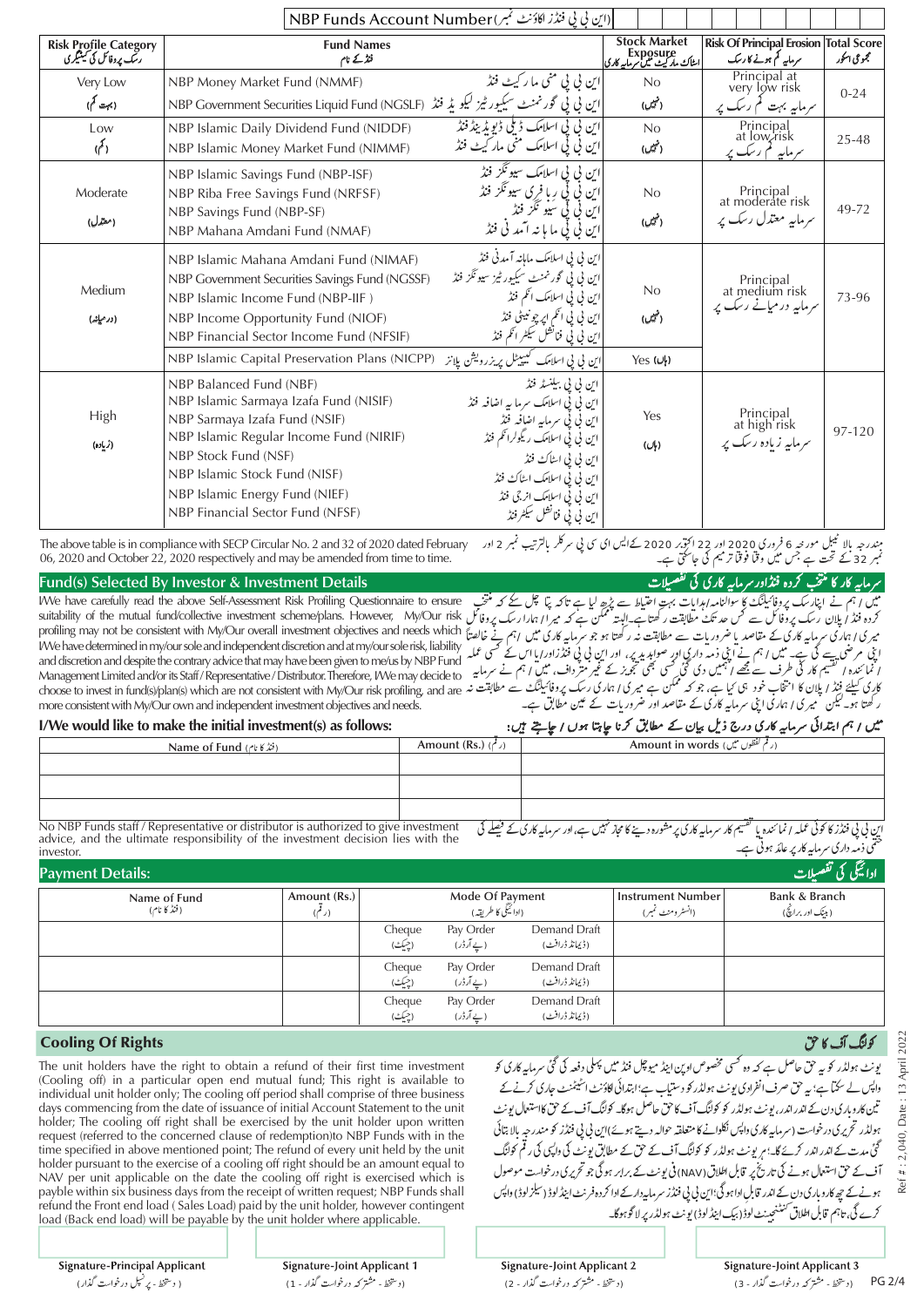#### (اين ني في فنڈز اکاؤنٹ نمبر/ NBP Funds Account Number

## ں ا ہم یہاں مزید اقرار کرتا ہوں ا کرتے ہیں کہ:

- I/we Hereby Further Declare That:
- I / We have carefully read, understood and, filled the Self -Assessment Risk Profiling Questionnaire / Guidelines to ensure suitability of the mutual fund / collective investment scheme/plans selected by me/us.
- My/Our risk profiling may not be consistent with My/Our overall investment objectives and needs which I/We have determined in my/our sole and independent discretion and at my/our sole risk, liability and discretion and des
- 
- 
- *W*e understand that my financial needs may change over time, and I shall be solely responsible for all my current and future investments, conversions or transfer transactions, even if these transactions are not in accor investment risk level.
- 

#### **DECLARATION**

- 
- 
- 
- 
- 
- 
- 
- **DICENTION**<br>
1) **CONVENTION**<br>
1) **CONVENTION**<br>
1) **CONVENTION**<br>
1) **CONVENTION**<br>
1) **CONVENTION**<br>
1) **CONVENTION**<br>
1) **EVALUATION**<br>
1) **CONVENTION**<br>
1) **CONVENTION**<br>
1) **CONVENTION**<br> **CONVENTION**<br> **CONVENTION**<br> **CONVENTIO**
- 
- 
- 
- 
- 

#### **Disclaimer**

TWe accept that my/our investments is subject to market risks and a target return / dividend range or capital protection cannot be guaranteed. I/We clearly understand, agree, acknowledge and accept that my/our investment is subject to market price fluctuations and action of the risks inherent in all such investments. The risks emanate from various factors which<br>include, but are not limited to, market risks, government regulation risks, credit risks, liquidity<br>risks, settlement risks Exaction risks, and changes in risks associated with trading volumes, liquidity and settlement<br>systems in equity and debt markets. Past performance is not necessarily indicative of future<br>results. The use of the name and l results. The use of the hallilities/ obligations of the Company (NBP Fund Management Limited) or any investment scheme managed by it. Investment in mutual funds are not bank deposits or any investment scheme managed by it. can be positive and / or negative and may increase or decrease subject to capital market<br>conditions and risk profile of the selected Fund / Plan. Hence, the value of investment may go below the invested amount. For further details, please refer to the detailed risk disclosures go between the interested in the Offering Documents/Supplementary Offering Documents<br>and disclaimers contained in the Offering Documents/Supplementary Offering Documents<br>and the latest Fund Manager Report available on our

- مقالعہ کریں۔ یا میں کال کرنے یا تحریری درخواست کے ذریعے مزید معلومات حاصل کریں۔ Signature-Joint Applicant 3 **Signature-Principal Applicant Signature-Joint Applicant 1 Signature-Joint Applicant 2** PG 3/4 (دینخط - پر کسل درخواست گذار)<br>. (دیتخط- مشتر که درخواست گذار - 1) (دستخط - مشترکه درخواست گذار - 3) (دستخط - مشتر که درخواست گذار - 2) (پرووژگل اعترائی رسید) PROVISIONAL ACKNOWLEDGEMENT RECEIPT Applicant Name:
- (درخواست گزار کا نام : ) Fund Name: Fund Code: Amount:  $(i_2)$ (فنڈ کا نام:) (فنڈ کوڈ:) Date of Receipt: NBP Funds NBP Funds NBP Signature (رسید کی تاریخ:) (وستخطه:)
- 
- پہ ممکن ہے کہ میرا ا ہمارا رسک پروفائل میری ا ہماری سرمایہ کاری کے مقاصد یا ضروریات سے مطابقت نہ رکھتا ہو ہیں کہ کسی مسلم کر ایک دوسرے کی ایک انگلاس کر میں انگلاس کے مطالب سے مشرک کے دوسرے کے ایک دوسرے کر رہا ہے کہ ا<br>جو 'مرمایہ کاری میں اہم نے خالصتاً اپنی مر صنی سے کی ہے۔ میں اہم نے اپنی ذمہ داری اور صوابد ید پر، اور این کی ر کھتا ہو۔ کیکن میری،ہماری آبی سرمایہ کاری کے مقاصد اور خروریات کے عین مطابق ہے۔
- 
- میں اہم منتخب کردہ فنڈ کے رسک کو اچھی طرح سمجھتا ہوں کہ اِس میں میری سرمایہ کاری کا مالیت تحت کہ بھی وقت اُس ہے اور اس میں میری سرمایہ کاری کی مالیت تحت کہ بھی وقت اُس کے الکھ اُس العام العام العام العام العام العام ال
	- میں آپ سے پہنچھتا ہوں کہ میری / ہماری مالی ضروریات وقت کےساتھ ساتھ تبدیل ہو سکتی ہیں۔ اور میں / ہم اپنی<br>● میں / ہم یہ سینچھتا ہوں کہ میری / ہماری مالی ضروریات وقت کےساتھ ساتھ تبدیل، اگرچہ کہ یہ میری / ہماری رسک<br>پروفائی
- ه میں اسم سمجھتا ہوں اسمیتھتے ہیں کہ اگر میرے ا ہلاے والی اسماع کا ایک ایک علاقے میں میری / We understand that if my/our financial or personal circumstances change that الصحیح کی تبدیلی واقع ہو جس کے نتیجے میں میر کی اسم جائزہ لینے کے لئے فوری طور پر "این نی پی فنڈز" سے رجوع کروں گا *ا کریں گے۔* 
	- میں ا ہم یونٹس پر منافع اور فروخت سے حاصل ہونے والی رقوم کا پاکتتان سے واپسی کا مطالبہ نہیں کروں گا ، ماسوائے اُن یونٹس کے جن
	- تیں/اہم کیو مس پر مناح اور فردشت سے حاصل ہونے واق رقوم کا پاکشتان سے واپدنی کا مطالبہ تیں کروں کا ، ماسوات ان تو سس نے بن<br>۔ میں انہم کیو توم کی واپسی فی اسٹیڈ بینک آف پاکستان یا وزارت خزانہ، عکومت پاکستان کے قواعد کے ت
	- -
		- میں <sub>ا</sub> ہم سمجھتا ہوں کہ سٹاک مار کیٹ اور بانڈز *ا سکو*گ کا ایکسپوژر رکھنے والی فنڈز کا رسک قدرے زیادہ ہوگا ۔
	- میں اہم شمجھتا ہوں کہ اگر سرمایہ کاری کا فارم این نی پی فنڈز کو اور ایا ڈسٹریبیوٹر اسہولت کار کو مقررہ وقت کے بعد ملے گا تو ٹرانز یکشن اگلے دن ریکارڈ کی جائیگی۔ اور میں ا ہم اگلے دن ریکارڈ کرنے کی وجہ سے ہونے والے کسی بھی نقصان کی ذمہ داری این نې پې فنڈز پر لاگو نہیں کروں گا۔
	- ہ میں ریپ پ پی سہ پہ رہ سیں ررس ن ۔<br>● میں اہم تصدیق کرتا ہوں کہ میں صرف ٹرسٹ ڈیڈز، آفرنگ دستاویزات اور اعظمتی آفرنگ دستاویزات میں فراہم کردہ<br>معلومات پر ہی اخصار کر رہا ہوں۔ اور میں اہم این ٹی پی فئڈ مینجمنٹ کمیٹنڈ کے تھی دستاویزات اورا یا تفتمنی آفرنگ دستاویزات کے منافی ہو سکتے .
	- میں <sub>ا</sub> ہم <sub>سے</sub> تصدیق کرتے ہیں کہ مجھے ا ہمیں فنڈ منیجررپورٹ موصول ہو گئی ہے اور جسے میں ا ہم نے پڑھ اور سمجھ لیا ہے اور / یا اجتماعی سرمایہ کاری اسکیم کی صورت میں فیکٹ شیٹ جس میں فنڈ کے کل اخراجات کا تناسب، مینجنٹ فیس، سیلنگ اور مار کینگ اخراجات، سمنٹ جنٹ لوڈ وغیرہ کی تفصیلات شامل ہیں۔ اور یہ بھی سمجھ گیا ہوں کہ یہ تمام معلومات این ٹی ٹي فنڈز
		- کی ویب سائٹ www.nbpfunds.com پر دستیاب ہیں جو کہ وقتاً فوقتاً اپ ڈیٹ ہوتی رہتی ہیں۔
	- میں <sub>ا</sub> ہم اس بات سے متفق ہوں *ا* ہیں اور این ٹی ٹی فنڈز کو یہ اجازت دیتے ہیں کہ جو معلومات اس فارم میں مہیا کی گئ ہیں، وہ این ٹی ٹی فنڈز اپنی میسر کردہ سہولیات کے حوالے سے رکولیٹر کی اداروں کو فراہم کر سکتا ہے۔
	- ''' این بی پی سدر اپنی مستنز کردہ ''جو سائنے کے والے کے روینز کی اداروں قومر'' کر رہے ہے۔<br>● میں امہم پوری طرح سے مطلع ہیں اور سمجھتے ہیں کہ میونیک فنڈ / ی آئی ایس کے پونٹوں میں سرمایہ کاری پیک ڈپانٹ خمیں<br>ہے، اس کی ھانت ن
	- میں رہم سمجھتا ہوں کہ این ٹی ٹی فنڈز کا کوئی نمائندہ میری <sub>ا</sub> ہماری کی گئی سرمایہ کاری کے اصل رقم اور اُس پر کمائے جانے والے منافع کی ہر گز صانت نہیں دے سکتا ہے۔
	- میں اہم سمجھتے ہیں کہ این ٹی ٹی اسلامک پریسیوریشن پلانز میں تقییم کار کی صورت میں، ڈیویڈینڈ (اگر کوئی ہے) خود بخود دوبارہ سرمانیہ کاری کی جائے گی جب تکٹ کہ اس کا امتخاب نہ نیا جائے۔

**ستحفظات**<br>میں اہم قبول کرتا ہوں کہ میر کی اہماری سرمایہ کاری مار کیٹ کے رسک ہے مشروط ہے اور کسی بھی بدف کے مطابق منافع ا<br>ڈیویڈینڈ یا اصل سرمائے کے تحفظ کی کوئی ثقات نہیں دی جائیں۔ میں اہم واضح طور پر سمجھتا ہوں ، اغال کرت